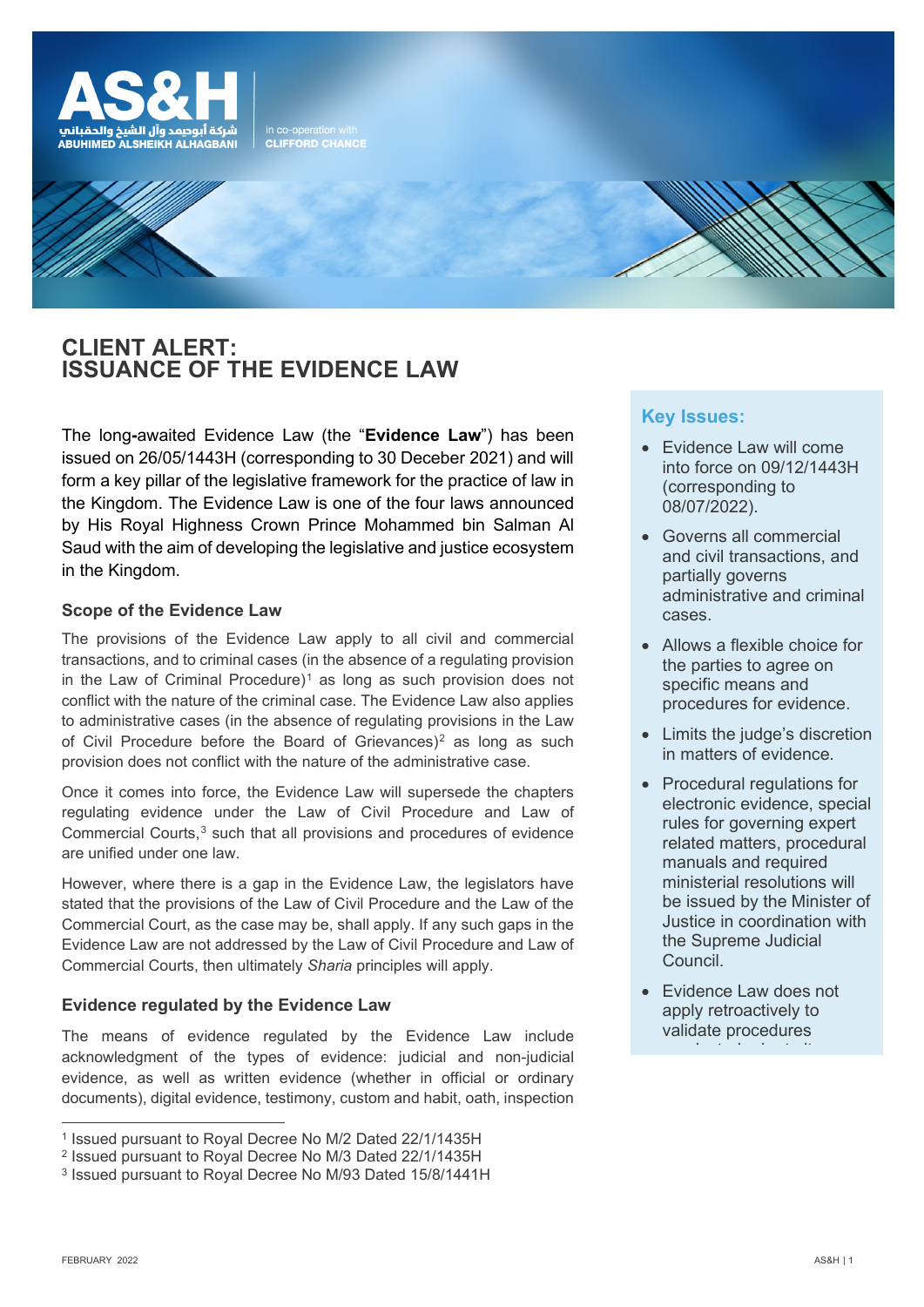

in co-operation with CLIFFORD CHANCE

and experience, and any evidence stipulated in *Sharia* or any other applicable law. The Evidence Law provides a definition, conditions and procedures for, as well as exceptions to, these means.

## **Features and most prominent provisions**

#### **Limitation on Court's discretion in matters of evidence**

The Evidence Law has codified the provisions governing evidence before the Courts and provided examples of admissible evidence with the aim of achieving the required level of certainty and predictability of judicial rulings in matters relating to evidence.

#### **Witness examination**

An important feature of the Evidence Law is the introduction of the concept of direct witness examination, which was not the practice in the Kingdom before the issuance of the Evidence Law. Previously, litigants would direct their questions to the judge who in turn would have discretion to direct such questions to the witness. Pursuant to the Evidence Law, litigants are also being granted the right to object to the questions directed to the witnesses.

#### **Efficiency and inclusiveness**

The Evidence Law provides that there is no specific form for proving any obligation between parties, which allows greater room and means for parties to prove their rights before the competent court. It is also essential to note that the Evidence Law has introduced the 'discovery concept' which allows a party to request the disclosure of any relevant document in the possession of the other party. The Evidence Law also grants the court the authority, on its own volition, to call a witness i.e., without the request of any of the litigants. In addition, the courts have been granted the authority to take into consideration the evidentiary procedures that are followed in a foreign jurisdiction.

#### **Developing digital evidence and procedures**

The Evidence Law permits submission of digital evidence. Pursuant to the Evidence Law, digital evidence now holds the same status as written evidence. Digital evidence includes digital communications (including emails, digital signatures and digital media) or any other form of digital evidence. The admissibility of digital evidence in court means that the court can use other digital tools in its evidentiary procedures. In the event that the person concerned with the evidentiary procedure resides outside the jurisdiction of the court, the court will now be able to question the litigant, hear the testimony of the witness and direct oaths electronically.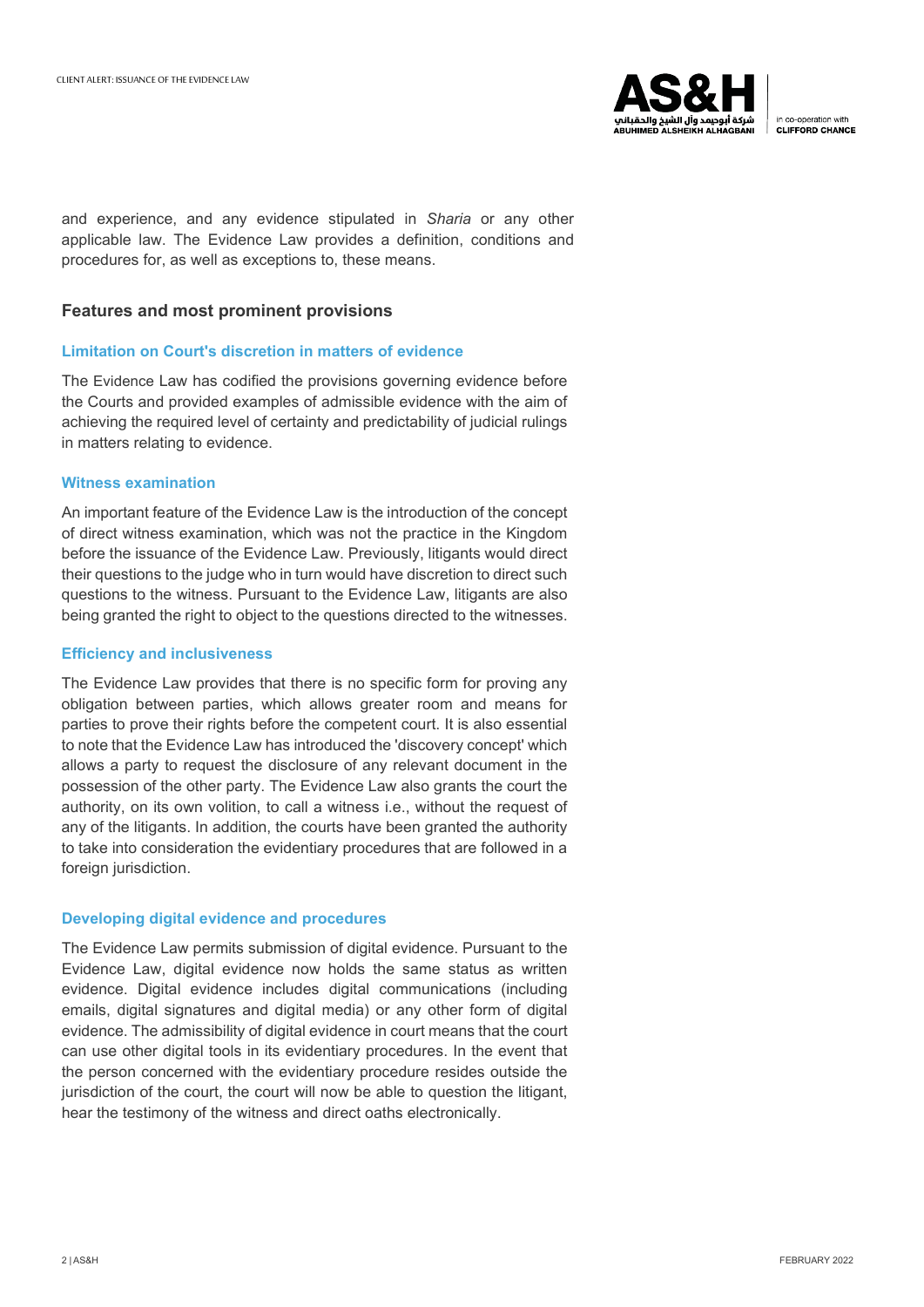

in co-operation with CLIFFORD CHANCE

#### **Writing and testimony**

The Evidence Law establishes rules of evidence that assure the authenticity of writing and its strength in evidence, in exchange for legalizing the implementation of the oath in specific cases, taking into account the stability of judicial position, and assuring the interests associated with documenting transactions in writing. This includes the inadmissibility of proving the existence or expiry of the action valued one hundred thousand Riyals or more unless agreed otherwise. It is permissible for the parties to agree in writing not to recognise oral testimony as a means of evidence, and to regulate matters of invocation of commercial books and private papers for merchants and non-merchants. The Evidence Law also codifies provisions protecting witnesses, including a prohibition on harming or trying to intimidate or influence witnesses, and granting witnesses the right to be compensated for transportation expenses and for interrupting their work.

## **Wider area for the parties' will**

The Evidence Law gives wide flexibility to the parties to agree on specific rules of evidence as opposed to being subject to the general rules of evidence, thereby enabling the parties to agree on the means that the court can accept to establish their obligations and facts. This includes the flexibility for the parties to agree to accept the result of an expert's determination in advance of any litigation and to exclude some documents from the submissions to the court upon the request of a litigant to maintain confidentiality .

The Evidence Law was published in the official gazette in the Kingdom of Saudi Arabia (Umm Al-Qura) on 04/06/1443H (corresponding to 07 January 2022) and will come into effect and be enforceable (180) days after the date of its publication.